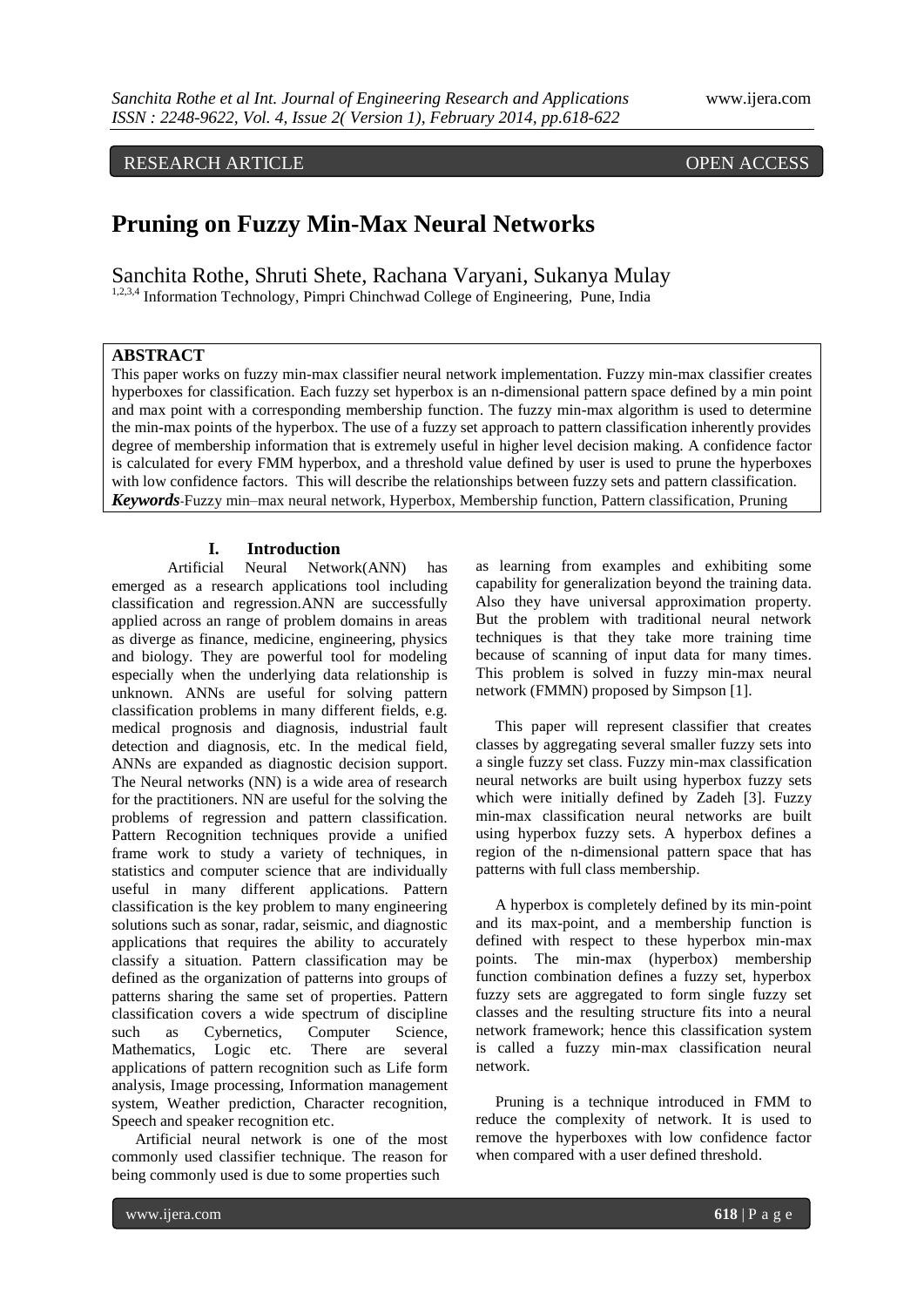#### **II. Related Work**

There have been several studies associated with Artificial Neural Network for the pattern classification. C.Chong proposed fuzzy min-max hyperbox classifier to solve M-class classification problems. A learning procedure is proposed to generate a fuzzy classifier by adding min-max hyperboxes as needed to ensure that all training patterns are correctly recognized. Fuzzy systems have been used to represent and manipulate data that are fuzzy rather than precise. Ishibuchi presented a heuristic method for generating fuzzy rules was applied to the grid-type fuzzy partitions, and a rule selection method, based on genetic algorithms was then employed to select relevant fuzzy rules from generated fuzzy rules for classifying training patterns in the considered classification problem. Fuzzy minmax classification neural networks are built using hyperbox fuzzy sets.

A fuzzy set A is a subset of the universe of discourse X that admits partial membership. The fuzzy set A is defined as the ordered pair

 $A = \{x, m_A(x)\}\$ 

Where x  $\epsilon$  X and  $0 \le m_A(x) \le 1$ . The membership function  $m_{\lambda}(x)$  describes the degree to which the object x belongs to the set A where  $m_A(x) = 0$ represents no membership and  $m_A(x)=1$  represents full membership.



Fig1. Membership Function showing how young a person is

 The membership function shown above describes the relationship between person"s age and the degree to which a person is considered to be young. This membership function determines that a 25 year old person belongs to A twice as much as a 50 year old person.

#### 2.1 K- Nearest Neighbor Classifier

The fuzzy min-max neural network classifier collapses to the k-nearest-neighbor classifier[2] when the size of the hyperboxes are set to 0 (i.e.,  $\Theta = 0$ ). This could be the expansion of point to a hyperbox has several computing advantage.

#### 2.2 Probabilistic NN

The PNN[7] is similar to the fuzzy min max neural network in that it associates membership function with pattern classes, it utilizes a union operation, and it grows to meet the needs of the problem. However, the main difference between the two is PNN and the fuzzy min max neural network classifier uses a Hamming distance based membership function.

#### **III. Methodology**

The methodology is divided into three modules:

3.1 Fuzzy Min-Max Classification Algorithm

The Fuzzy Min Max neural network is formed using hyperboxes with fuzzy sets. It defines a region of the n-dimensional pattern space that has patterns with full class membership. The hyperbox can be described using its minimum and maximum points and their corresponding membership functions are used to create fuzzy subsets in the n-dimensional pattern space. The learning process in FMM comprises a series of expansion and contraction processes that fine tune the hyperboxes in the network to establish boundaries among classes. If overlapped hyperboxes of different classes occurred in the pattern space, contraction is performed to eliminate the overlapped areas. We define membership function with respect to the minimum and maximum points of a hyperbox. A pattern which is contained in the hyperbox has the membership function of one.

 The definition of each hyperbox fuzzy set[6] as given in Bj, is

 $B_j = \{X, V_{j,}, W_{j,}f(X, V_{j,}W_j) \mid \forall X \in I^n\}$ 

Where the input pattern is

 $X=( x_1 x_2 \ldots x_n ),$ the minimum And maximum points of  $B_i$  are  $V_i = \{v_{i1}, v_{i2}, \dots, v_{jn}\}$ 

and  $W_i = \{w_{i1}, w_{i2}, \dots, w_{in}\}$  respectively.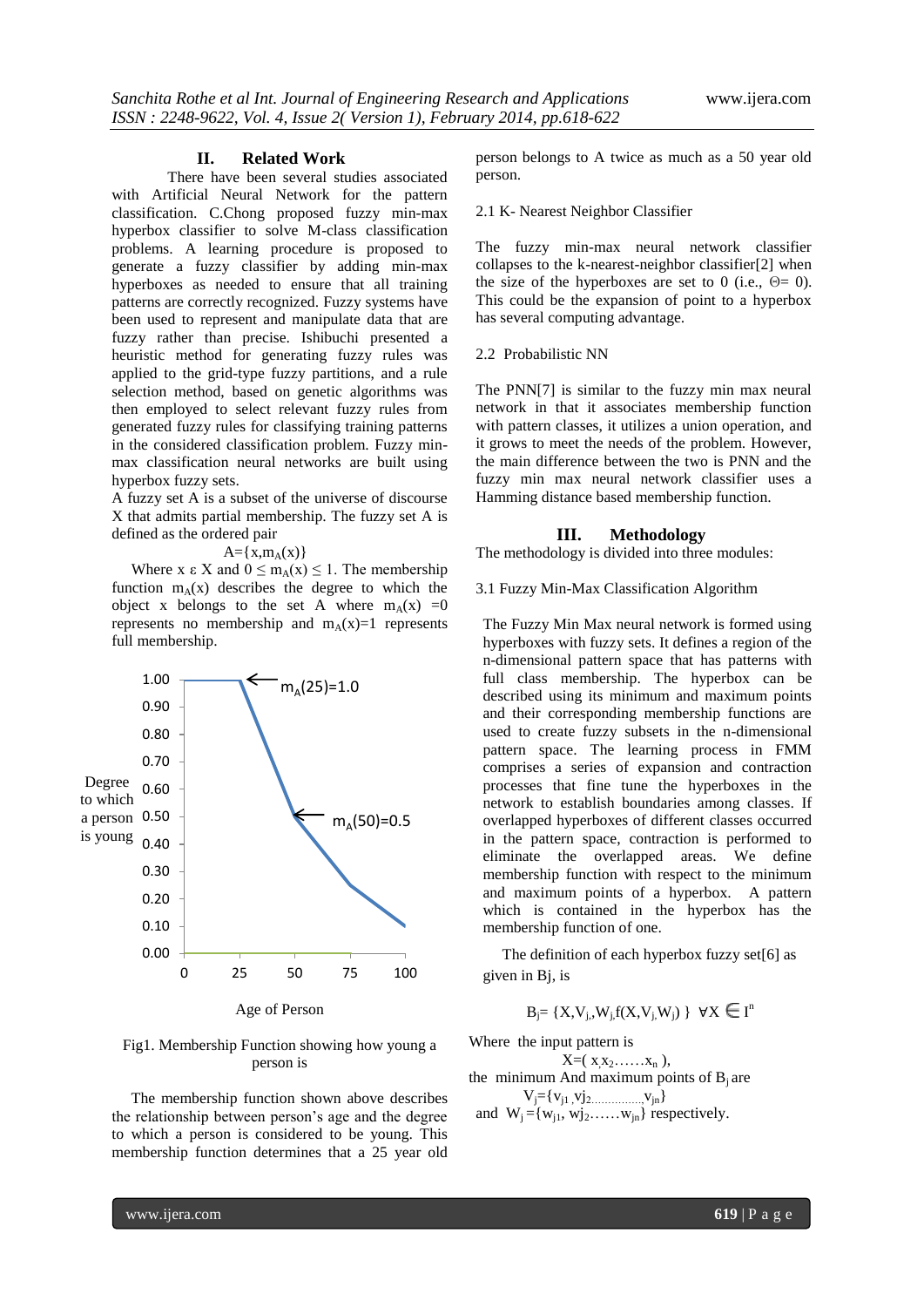

**Fig2.** A min max hyperbox  $B_i = \{V_i, W_i\}$ 

 Applying the definition of the hyperboxed fuzzy set, the combined fuzzy set that classifies the Kth pattern class,  $C_k$ , is defined as

$$
C_k = \bigcup_{j \in k} B_j
$$

The membership function for the  $j<sup>th</sup>$  hyperbox  $b<sub>i</sub>$  $(A_h)$ ,  $0 \leq bj$   $(A_i) \leq 1$  measures the degree to which  $h<sup>th</sup>$  input pattern. A<sub>h</sub> falls outside hyperbox B<sub>j</sub>. As b<sub>j</sub>  $(A<sub>h</sub>)$  approaches 1. The pattern is said to be more "contained" by the hyperbox. The resulting membership function[1] is

$$
b_j(A_h) = \frac{1}{2n} \sum_{i=1}^n [\max(0, 1 - \max(0, \gamma \min(1, a_{hi} - \omega j i + \max[0, 1 - \max[0, 0, \gamma \min[0, 1, \omega j - \alpha h i)]))]
$$

#### 3.2 Hyperbox Formation

The training set *V* consists of a set of M ordered pairs  ${X_h, d_h}$ , where  $X_h = (X_{h1}, X_{h2}, \ldots, X_{hn}) \square F$  *is the input* pattern and  $d_h \Box \{1, 2, ..., m\}$  is the index of one of the m classes.

The fuzzy min-max classification learning algorithm is a three-step process:

3.2.1 Expansion: Identify the hyperbox that can expand and expand it. If an expandable hyperbox cannot be found, add a new hyperbox for that class.

For the hyperbox  $B_j$  to expand to include  $X_h$ , the following constraint must be met[1]

$$
n \Box \geq \sum_{i=1}^{n} \left( max(w_{ji}, x_{hi}) - min\left(v_{ji}, x_{hi}\right)\right)
$$

 If the expansion criterion has been met for hyperbox *Bj,* the main point of the hyperbox is adjusted using the equation.

If the expansion criterion has been met for Hyperbox Bj ,min point of the hyperbox is adjusted using equation

$$
v_{ji}^{new} = min(v_{ji}^{old}, x_{hi}) \quad \forall i = 1, 2, 3, ..., n,
$$

and the max point is adjusted using the equation

$$
W_{ji}^{new} = \max(W_{ji}^{old}, x_{hi}) \quad \forall i = 1, 2, 3, ..., n,
$$

3.2.2 Overlap Test: Determine if any overlap exists between hyperboxes from different classes. To determine if this expansion created any overlap, a dimension by dimension comparison between hyperboxes is performed.

Assuming  $\Box^{\text{old}} = 1$  initially, the four test cases and the corresponding minimum overlap value for the i<sup>th</sup> dimension are as follows[1]

Case 1:  $v_{ji} < v_{ki} < w_{ji} < w_{ki}$ ,

$$
\delta^{new} = \min(w_{ji} - v_{ki}, \delta^{old})
$$

Case 2:  $v_{ki} < v_{ji} < w_{ki} < w_{ji}$ ,

$$
\delta^{new} = \min(w_{ki} - v_{ji}, \delta^{old})
$$

Case 3:  $v_{ji} < v_{ki} < w_{ki} < w_{ji}$ ,

$$
\delta^{new} = \min(\min(w_{ki} - v_{ji}, w_{ji} - v_{ki}), \delta^{old})
$$

Case 4:  $v_{ki} < v_{ji} < w_{ji} < w_{ki}$ ,

$$
\delta^{new} = \min(\min(w_{ji} - v_{ki}, w_{ki} - v_{ji}), \delta^{old})
$$

If  $\sigma^{old}$  -  $\sigma^{new}$  0, then  $\Delta$ = i and  $\sigma^{old}$  = 8<sup>new</sup>, signifying that there was overlap for the  $\Delta$ <sup>th</sup>dimension and overlap testing will proceed with the next dimension.

3.2.3 Contraction: If  $\Delta > 0$ ,  $\Delta$ th then  $\Delta$ thdimensions of the two hyperboxes are adjusted. To determine the proper adjustment to make, the same four cases are examined[1]

2

Case 1: 
$$
v_{j\Delta} < v_{k\Delta} < w_{j\Delta} < w_{k\Delta}
$$
,  

$$
w_{j\Delta}^{new} = v_{k\Delta}^{new} = \frac{w_{j\Delta}^{old} + v_{k\Delta}^{old}}{2}
$$

Case 2:  $v_{k\Delta} < v_{i\Delta} < w_{k\Delta} < w_{i\Delta}$ ,

$$
w_{k\Delta}^{new} = v_{j\Delta}^{new} = \frac{w_{k\Delta}^{old} + v_{j\Delta}^{old}}{2}
$$

www.ijera.com **620** | P a g e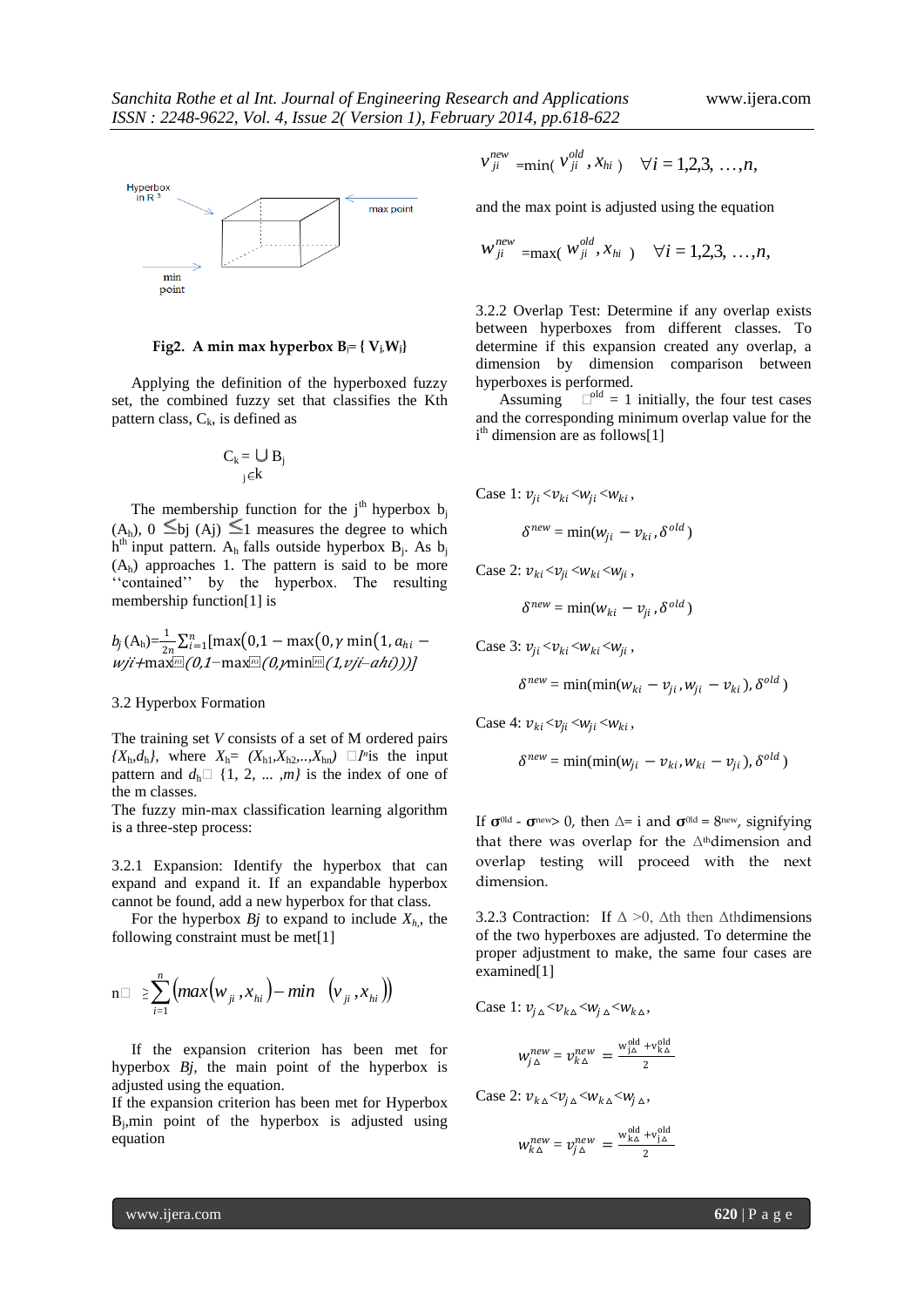Case 3a:  $v_{i\Delta} < v_{k\Delta} < w_{k\Delta} < w_{i\Delta}$  and

$$
(\,W_{k\,\Delta} \cdot \,v_{j\,\Delta}) \lt (\,W_{j\,\Delta} \cdot \,v_{k\,\Delta})
$$

$$
{\color{black} w_{k\,\Delta}^{old}} = {\color{black} \nu_{j\,\Delta}^{new}}
$$

Case 3b:  $v_{j\Delta} < v_{k\Delta} < w_{k\Delta} < w_{j\Delta}$  and

$$
(\,W_{k\,\Delta} - v_{j\,\Delta}) \,>\, (\,W_{j\,\Delta} - v_{k\,\Delta})
$$

$$
w^{new}_{j\,\Delta} = {\mathcal V}^{old}_{k\,\Delta}
$$

Case 4a:  $v_{k\Delta} < v_{j\Delta} < w_{j\Delta} < w_{k\Delta}$  and

$$
(w_{k\Delta} - v_{j\Delta}) < (w_{j\Delta} - v_{k\Delta})
$$
  

$$
w_{k\Delta}^{new} = v_{j\Delta}^{old}
$$

Case 4b:  $v_{k} \sim v_{i} \sim w_{i} \sim w_{k} \sim$  and

$$
(w_{k\Delta} - v_{j\Delta}) > (w_{j\Delta} - v_{k\Delta})
$$

$$
w_{j\Delta}^{old} = v_{k\Delta}^{new}
$$

#### 3.3Pruning

An effective pruning algorithm is a crucial component of any neural network. Pruned network also serves to filter the noise that might be present in the data. Such noise could be data samples that are outliers or incorrectly labeled. The proposed classification model assumes that the trained network has been pruned to remove the less useful hyperboxes based on their confidence factor to improve the overall system performance. The confidence factor identifies good hyperboxes that are frequently used and generally correct, as well as that are rarely used but extremely accurate. The confidence factor for each hyperbox node is defined in terms of its usage frequency and its predictive accuracy on the predicting set is given by:

$$
CF_j = (1 - \alpha)U_j + \alpha A_j
$$

Where  $U_j \in [0,1]$  is the usage of hyperbox *j*,  $A_j \in [0,1]$ is its accuracy, and  $\alpha \in [0,1]$  is a weighting factor.

 The value of Uj is defined as the number of patterns in the prediction set classified by any hyperbox *j*, divided by the maximum number of patterns in the prediction set classified by any hyperbox with the same classification class.

 $U_j = C_j$  / max {  $C_f$  : hyperbox f predicts class k}

Where  $C_j$  is the number of patterns classified by hyperbox *j* for class  $k$ ,  $C_f$  is the number of patterns classified any hyperbox *f* for class *k.*

On the other hand, the value of  $A_j$  is defined as the number of correctly predicted set of patterns classified by any hyperbox *j*, divided by the maximum correctly classified patterns with the same classification class.

 $A_j = P_j$  / max{  $P_f$  : hyperbox f correctly predicts class k}

where $P_j$  is the number of patterns correctly classified by hyperbox *j* for class  $k$ ,  $P_f$  is the number of patterns correctly classified by any hyperbox *f* for class *k.*

The hyperboxes with a confidence factor less than or equal to some user defined threshold are pruned. Hyperboxes with confidence factor 1 are highly accurate and have high usage. As the confidence factor decreases the usage and accuracy of the corresponding hyperbox also decreases.

#### **IV. EXPERIMENTAL RESULTS**

We have considered PID Dataset. Number of Instances 786 which divided into training and testing.Initially Hyperboxes are formed using training dataset, The size of a hyperbox is controlled by θ, that is varied between 0 and 1. once θ is small, more hyperboxes are created. When  $θ$  is large, the number of hyperboxes is small. During Pruning, Confidence factor of all hyperboxes are calculated and the hyperbox with the confidence factor less than threshold (user defined) are pruned.

| Theta | Hyperbox      | Hyperbox     | Accuracy(In |
|-------|---------------|--------------|-------------|
|       | Number(Before | Number(After | Percentage) |
|       | pruning)      | pruning)     |             |
| 0.1   | 17            |              | 61.01       |
| 0.3   | 13            | 6            | 66.10       |
| 0.5   |               | З            | 67.79       |
| 0.9   | .,            | З            | 67.79       |

#### **V. CONCLUSION**

In this paper, we implemented fuzzy minmax classifier that uses aggregated fuzzy set classes. The proposed system is capable to perform the function of searching reasonable decision boundaries in the overlapping classes, learn highly nonlinear decision boundaries and provide results on a standard data set that was equivalent to other neural and traditional classifiers. Due to the application of pruning algorithms on fuzzy min-max neural network the number of unwanted hyperboxes or rather the hyperbox which do not contribute in decision making